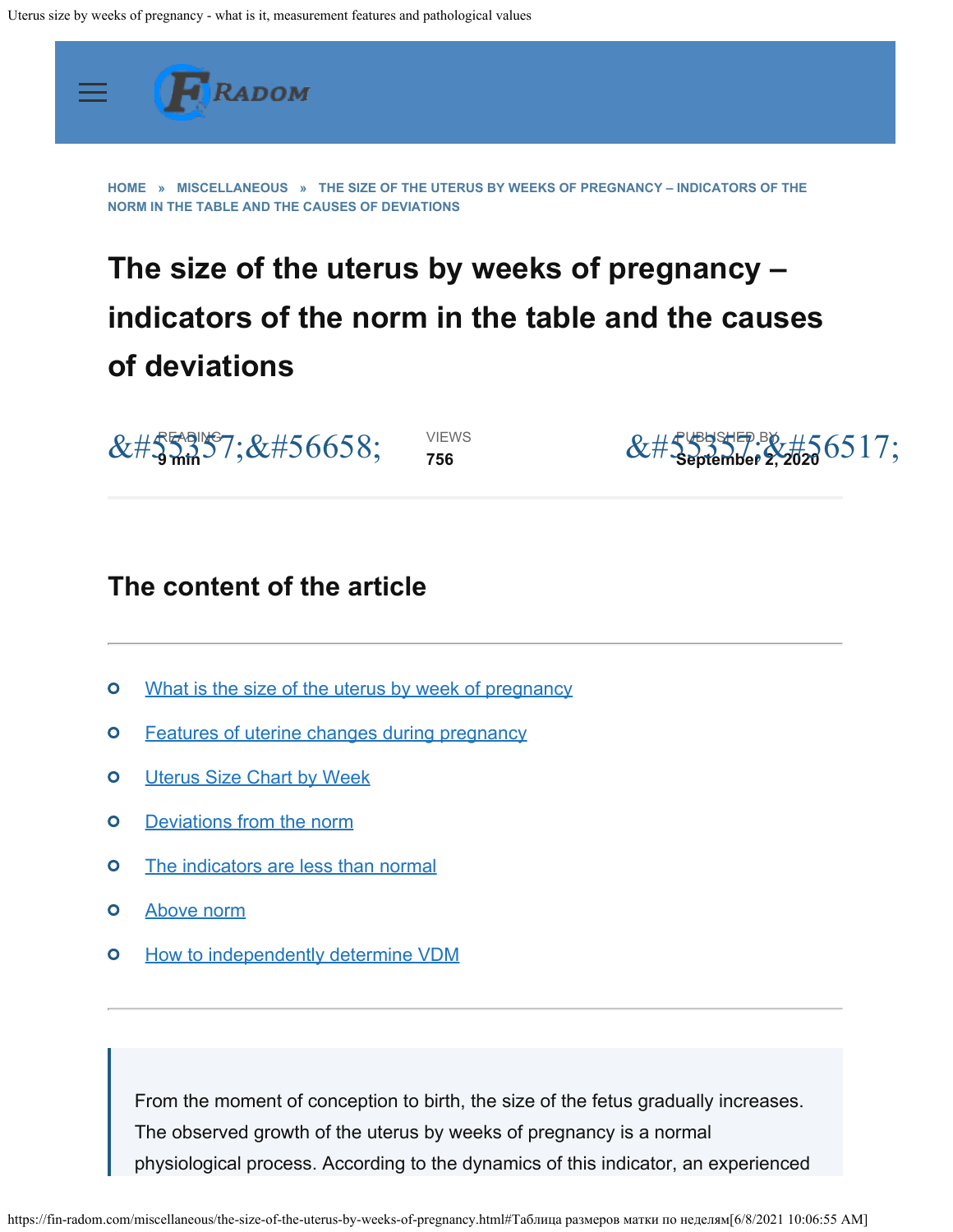gynecologist monitors the features of changes in the state of the mother and the development of the embryo, can notice the complications or pathologies in time, and take measures to eliminate them. Measurements are made and recorded by a doctor at regular scheduled examinations, from the second trimester a woman can perform them herself, at home.

### **What is the size of the uterus by week of pregnancy**

The size of the uterus in nulliparous women averages from 4.5 to 7 cm in length and from 4.5 to 6.5 cm in width, thickness – 3.5-4 cm. Individual parameters can deviate from the physiological norm by 2-3 see. After pregnancy and implantation of the embryo begins an increase in the body (under the influence of fetal growth), lasting until the last prenatal weeks. By birth, the size of the uterus reaches 33-40 cm.

By changing the location of the uterus and its growth parameters, an experienced specialist can determine the gestational age, the nuances of its course, and features of the development of the fetus. To track the dynamics of organ enlargement, at each scheduled examination, the gynecologist measures the volume of the abdomen, the width of the pelvis. With the beginning of the second trimester, an indicator of the height of the uterine fundus (VVD or VDM) is introduced.

The height of the uterine fundus according to the weeks of pregnancy is the distance between the pubic symphysis and the highest point of the organ, measured with a standard centimeter tape. On average, this indicator corresponds to the period – from 8- 9 cm at the eighth to ninth week, up to 35-40 cm – at the fortieth. Deviations can indicate a multiple pregnancy (with increased values) or pathologies (incorrect position of the fetus, developmental slowdown, oligohydramnios). The method of such diagnostics is indicative only in dynamics, single measurements are not informative..

# **Features of uterine changes during pregnancy**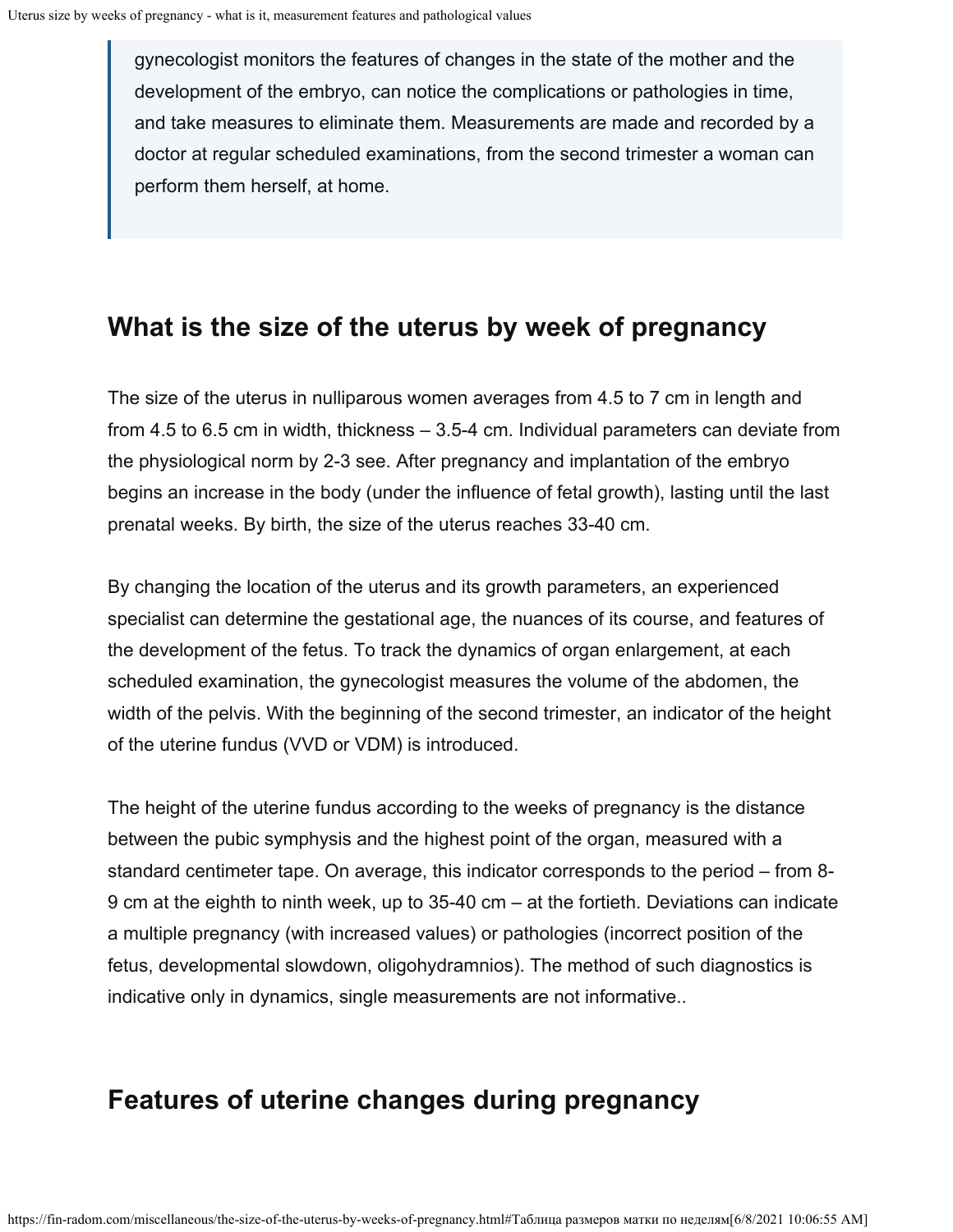The process of organ enlargement is gradual, measured, therefore, normally it does not give a woman uncomfortable sensations. Drawing pains, other unpleasant symptoms occur against the background of sprains or the formation of adhesions with polyhydramnios, multiple pregnancies or due to scars after previous surgery. The size of the uterus depends on the trimester and varies as follows:

- First trimester. The uterus is located behind the pelvic bone, its shape resembles a pear. At the sixth week, the size of the organ reaches the volume of a chicken egg, at the eighth – a goose. By the end of the trimester, the uterus acquires a round shape, increases three times from the initial value. **1.**
- Second trimester. The organ is centered in the pelvic region, acquires symmetry, begins to be felt through the abdominal wall, as it leaves the pubic bone. **2.**
- Third trimester. The organ again takes the form of an egg, stretching to the bottom. The uterine cavity increases by 500 times compared with the beginning of pregnancy, the weight of the organ on average varies from 50 g to a kilogram (muscle fibers become longer, thicken, and the vascular network develops). **3.**



The height of the standing of the bottom of the uterus increases weekly in each trimester in parallel with the development of the fetus. It goes through the following main stages: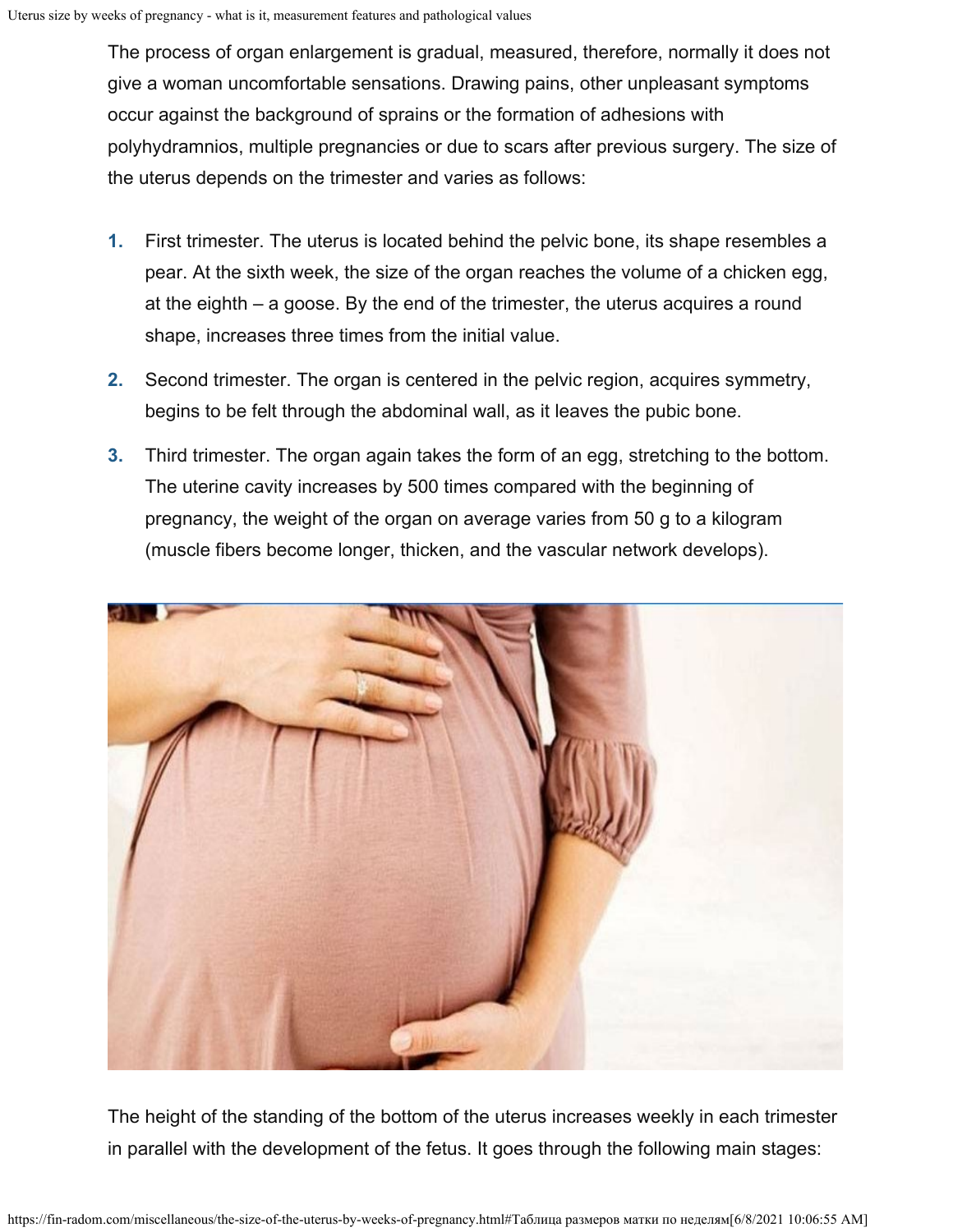- $\bullet$ 8-9 week obstetric period – the average volume of the organ corresponds to a goose egg, it is not felt through the abdominal wall.
- $\bullet$ 10-13 – the organ rises above the pubic bone; the activity of the functions of the placental system increases, the corpus luteum gradually disappears. The vascular system develops in the fetus, it begins to make the first movements. VDM – about 11 cm.
- $\bullet$ 14-16 – completion of the formation of the internal organs of the embryo. The uterus reaches a size of 14-15 cm. At week 16, the position of the height of the bottom reaches the middle between the navel and the top of the pubic bone.
- $\bullet$ 17-19 – the fetus forms an immune system, limbs, cerebellum. Organ increases in size to 19-20 cm.
- $\bullet$ 20 weeks and further – the gap between the bottom of the uterus and the pubis reaches 21 cm, then this figure increases by an average of 1 cm per week. VDM is approximately two fingers below the belly button.
- $\bullet$ 23-24 – the weight of the fetus reaches 0.6 kg or more, it develops muscles and bones, the respiratory system is formed. VDM – 24 cm.
- $\bullet$ 28 – VDM about 28 cm, located 2-3 cm above the navel.
- $\bullet$ 29-30 – the size of the organ reaches 31-32 cm.
- $\bullet$ 32 – the uterus is located in the center between the navel and the xiphoid process of the sternum, VDM – about 34 cm.
- $\overline{O}$ 38 – a gradual lowering of the organ begins, accompanied by strong pressure on the diaphragm and stomach.
- $\bullet$ 40 – the size of the uterus is from 32-34 to 40 cm, depending on the physiological characteristics of the mother's body, the size of the fetus, and a number of other factors.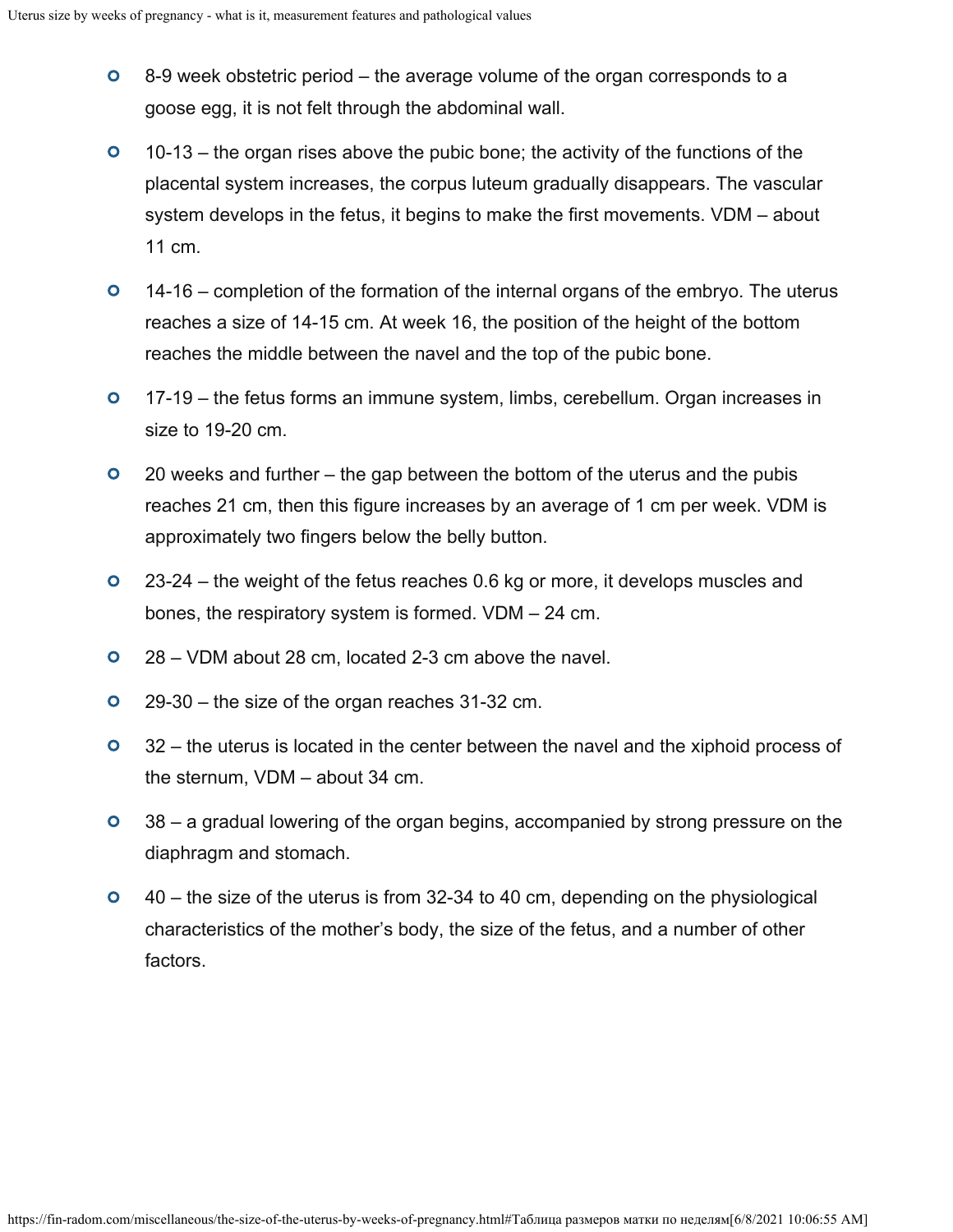

## **Uterus Size Chart by Week**

The indicators of the height of the standing of the bottom and the size of the uterus are physiological, so deviations from the fixed norms within 2-3 cm in most cases arise due to the characteristics of the mother's body and the individual nuances of the course of pregnancy. The dynamics of changes in the size and position of the body in accordance with different periods are presented in the table:

| VDM, cm   |
|-----------|
| $8 - 9$   |
| 10        |
| $10 - 11$ |
|           |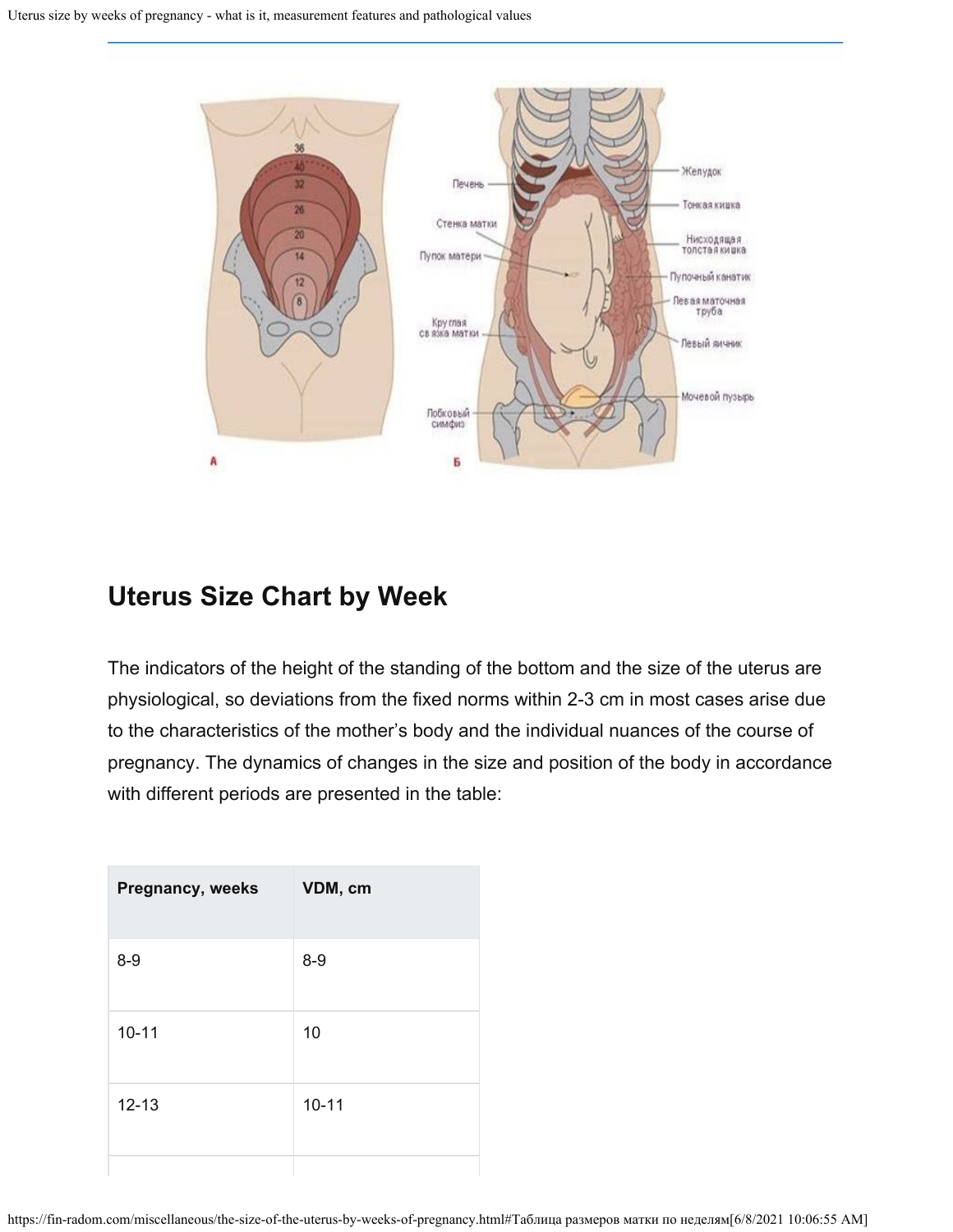Uterus size by weeks of pregnancy - what is it, measurement features and pathological values

| $14 - 15$ | $12 - 13$ |
|-----------|-----------|
| $16 - 17$ | 14-19     |
| 18-19     | 16-20     |
| $20 - 21$ | 18-24     |
| 22-23     | $20 - 25$ |
| 24-25     | 22-27     |
| 26-27     | 25-29     |
| 28-29     | 26-31     |
| 30-31     | 29-32     |
| 32-33     | 30-33     |
| 34-35     | 30-33     |
| 36-37     | 32-37     |
| 38-39     | 35-38     |
| 40-41     | 32-37     |

Until about 16 weeks, it is difficult to determine the location of the uterine fundus because the organ is covered by the pubic bone. From week 20, the bottom is well felt through the abdominal wall in the presence of a small layer of fat. From 24 weeks, the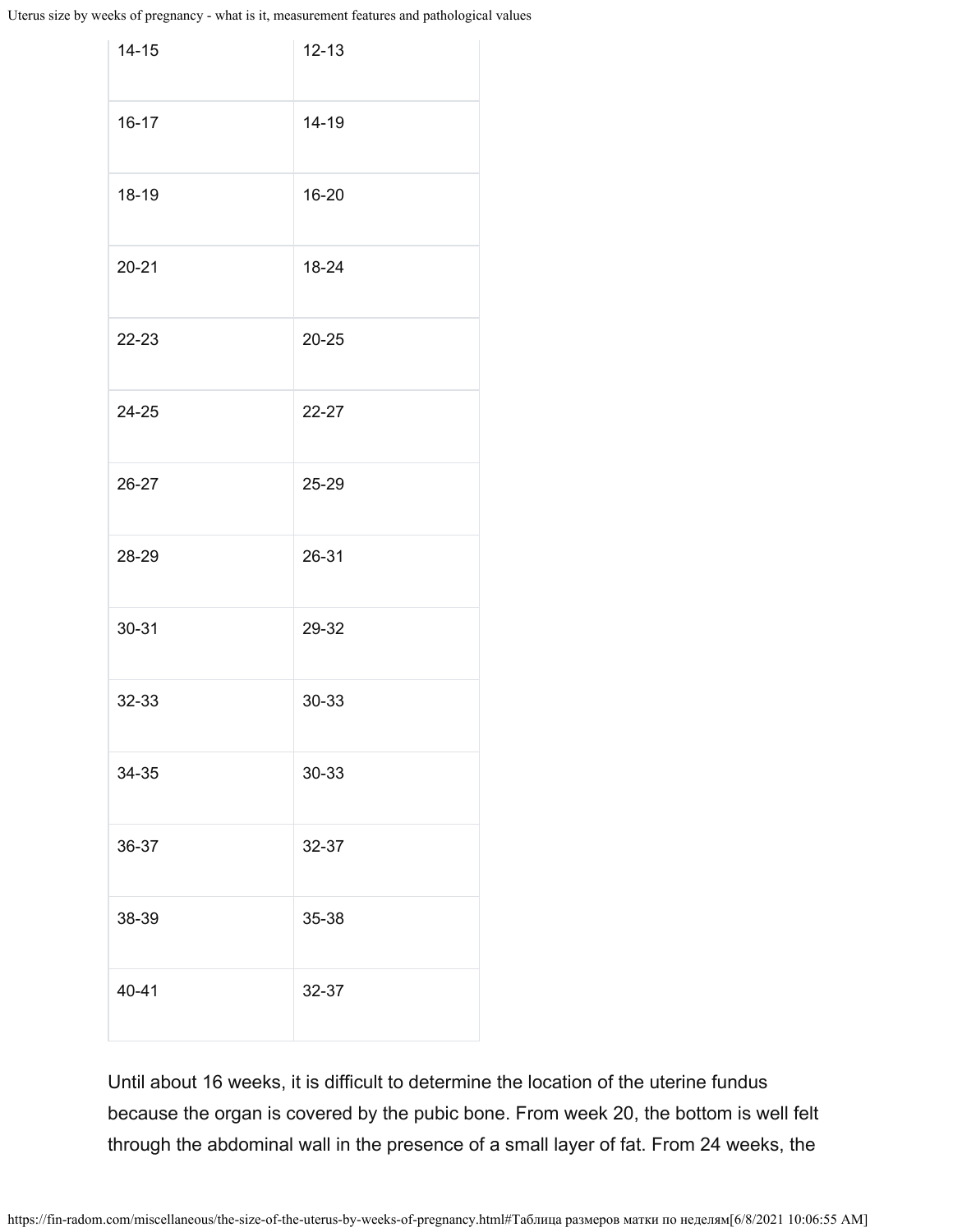height of the bottom is in the navel, then, until the prenatal weeks, including them, the depth of the bottom of the uterus and the organ itself are perfectly felt through the abdominal wall. In parallel with the increase in the size of the organ itself, a slight decrease in the length of its neck.

# **Deviations from the norm**

The location of the uterus by weeks of pregnancy and its size with normal growth and development of the fetus change at approximately the same rate in all women. If the doctor fixes in the dynamics of deviations from the average normal values (taking into account the physiological individual characteristics of the mother) up or down, he appoints a number of additional examinations in order to timely prevent the development of dangerous complications.

#### **The indicators are less than normal**

When changes in the size of the uterus by weeks of pregnancy deviate from the norm to a smaller side, doctors, depending on the timing, prescribe a number of additional diagnostic examinations (for example, ultrasound). Such indicators may indicate an inaccurate determination of the term, lean physique of the mother. Ultrasound also helps to identify possible pathologies that threaten intrauterine malformations and abnormalities of the fetus:

- $\bullet$ Up to 13-14 weeks, reduced organ sizes may be evidence of an ectopic pregnancy.
- $\bullet$ In the second trimester, low rates of organ enlargement may indicate fetal growth retardation (hypotrophy), oligohydramnios, placental insufficiency (due to infectious diseases of the mother), gestosis.
- In later stages, a reduced VDM is associated with transverse presentation of the  $\bullet$ fetus, sometimes this is observed with a wide pelvis of the mother.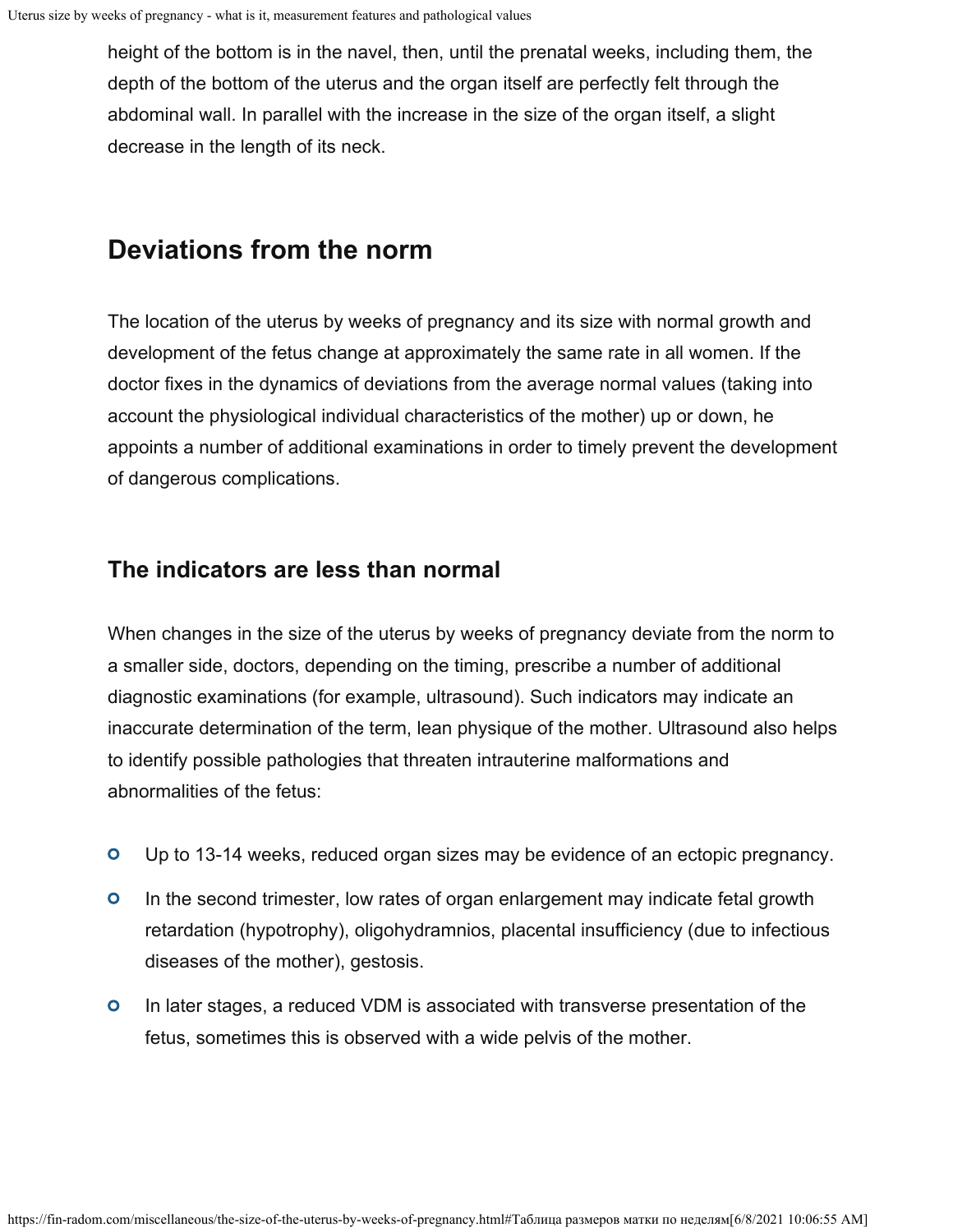

#### **Above norm**

Sometimes the size of the uterus by weeks of pregnancy changes faster than the fixed norms. Increased indicators may indicate the following phenomena and pathologies:

- $\bullet$ multiple pregnancy;
- $\bullet$ chorionepithelioma (a placental tissue tumor that threatens the life of the fetus and the health of the mother);
- $\bullet$ polyhydramnios against the background of the Rh conflict of the organisms of the mother and fetus, diabetes mellitus, acute or chronic infections;
- $\bullet$ large fetal size.

### **How to independently determine VDM**

A woman can independently measure VDM during pregnancy, starting from the second trimester, when the organ rises above the pubic bone, and its bottom can be felt through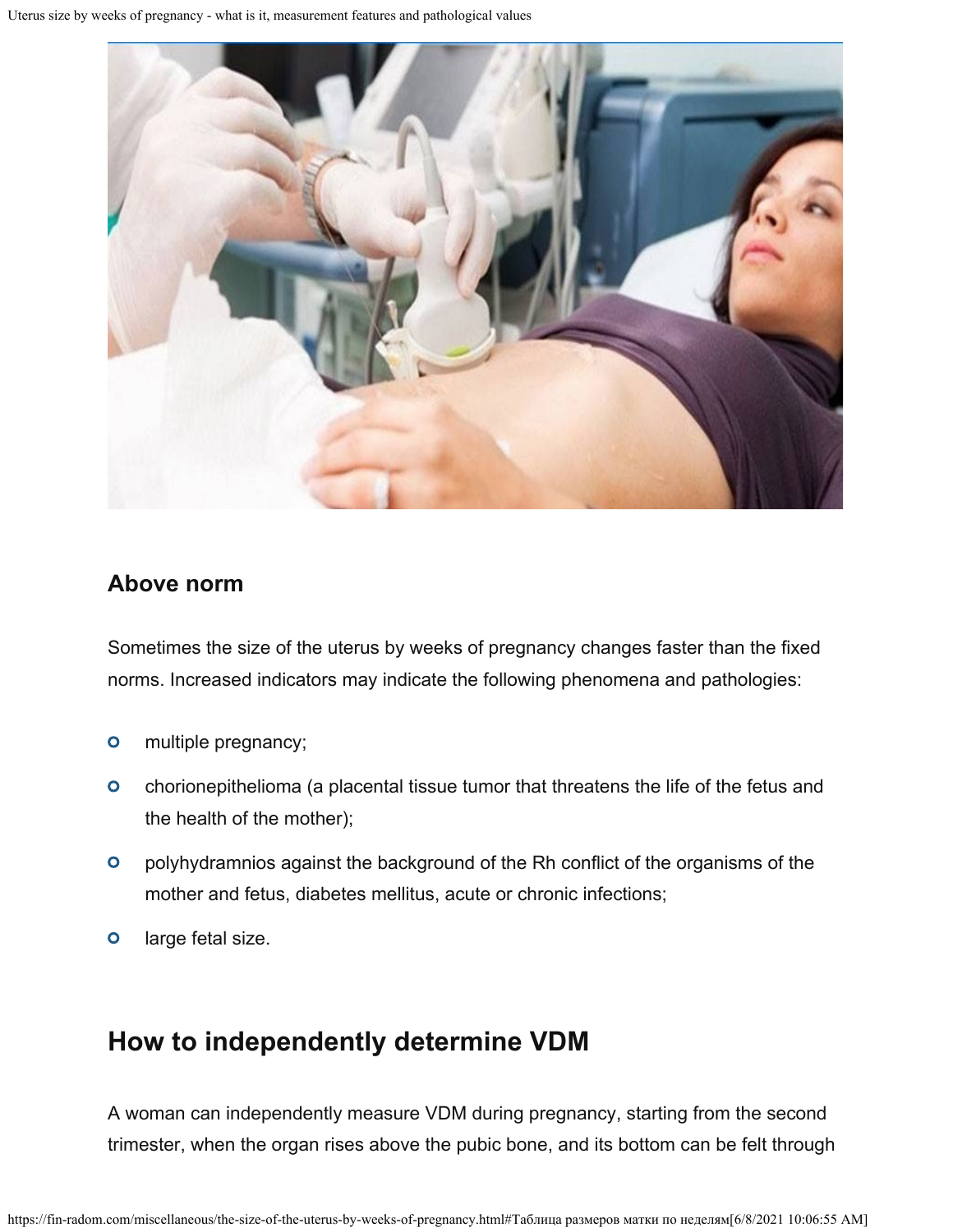the abdominal cavity. The measurement procedure is as follows:

- **1.** Empty the bladder before measuring.
- **2.** Measure in supine position with legs extended.
- Before starting the measurement, find the end point of the organ (the location of its bottom). To do this, with the fingers of both hands, guide along the midline of the abdomen, moving upwards from the pubic bone. In a place where the density becomes softer and the bottom of the organ will be. **3.**
- The distance between this point and the start point of the measurement (the top of **4.** the pubic bone) is an indicator of VDM. Fix it with a centimeter tape.

#### Rate article

### **Add comment**

| Name | Email |  |
|------|-------|--|
|      |       |  |
|      |       |  |
|      |       |  |
|      |       |  |

By clicking the "Submit comment" button, I consent to the processing of personal data and accept [privacy policy](https://fin-radom.com/privacy)